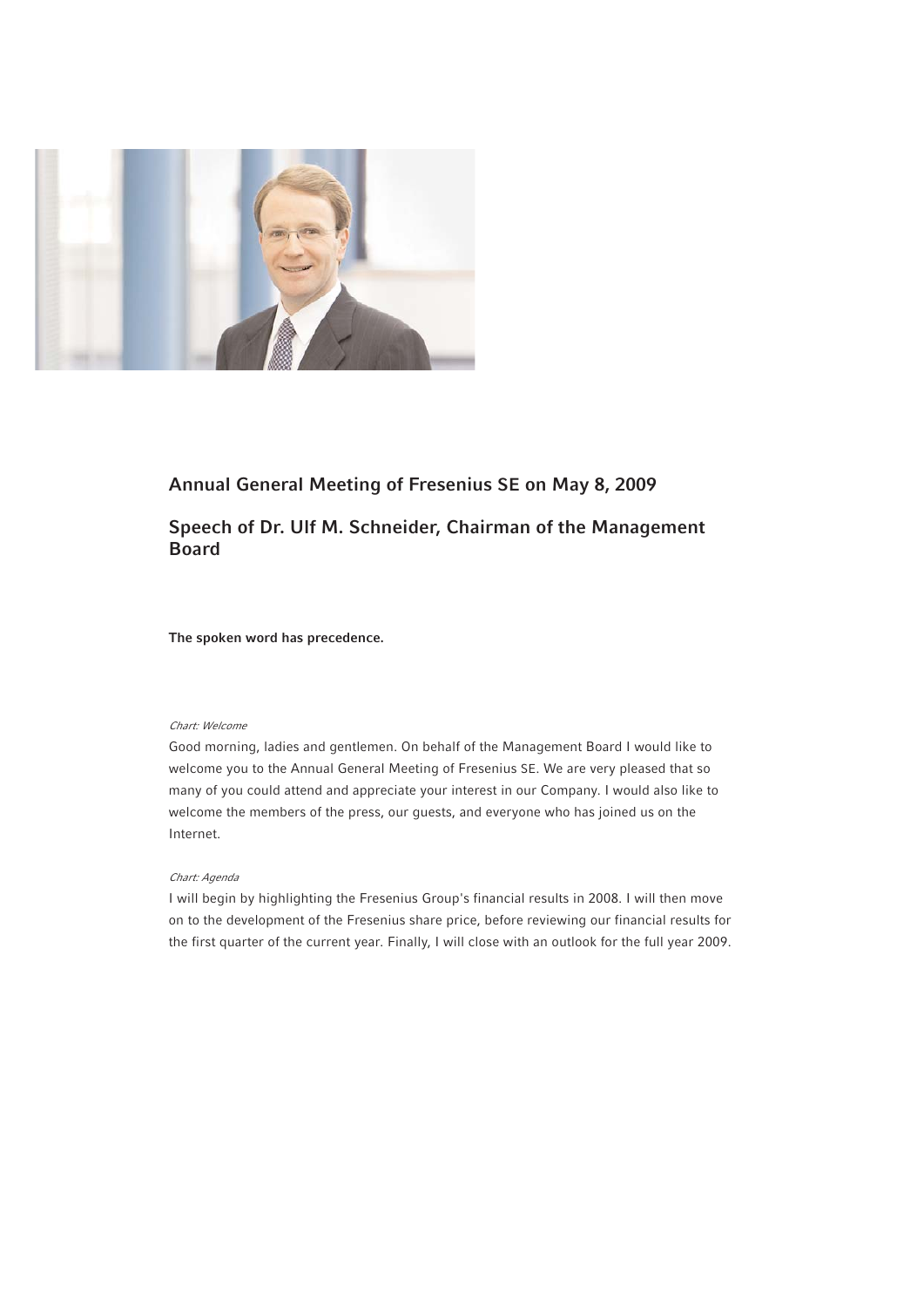### Chart: 2008 – A year of significant achievements

2008 was a very successful year for the Fresenius Group. We achieved record financial results, and fully met our financial targets. Against the backdrop of the global economic slowdown, our organic sales growth was especially important. That is the growth we are able to generate from our existing businesses, without acquisitions and currency effects. We are very pleased to see Group organic sales growth of 8% in 2008. Organic sales growth was very close to historic highs in all business segments, as the demand for our products and services was extremely positive. As you can see our sustainable, non-cyclical business model proved to be successful in the recession year 2008.

Among our strategic moves in 2008 the acquisition of APP Pharmaceuticals was the main focus. APP Pharmaceuticals specializes in intravenously administered generic drugs – socalled I.V. generics – for hospitals. The company distributes its products in the United States and Canada and achieved sales of US\$ 777 million in 2008. This acquisition provides Fresenius Kabi with a leading market position in the United States. Fresenius Kabi is now one of the world's top suppliers of I.V. generics. We announced the acquisition in July last year and were able to close the transaction already at the beginning of September. We successfully completed the financing in January 2009. This was no easy task, as the credit markets were effectively closed part of the time.

#### Chart: Fresenius Group: Strong financial results

Now to the 2008 financial results: Let me first draw your attention to the gray shaded area on this chart. In constant currency, Group sales increased by 13% to € 12.3 billion. At actual rates, the growth was 9%. This difference is mainly attributable to the average US dollar rate depreciating 7% against the euro.

EBIT increased by 11% in constant currency to  $\epsilon$  1.7 billion before special items related to the acquisition of APP Pharmaceuticals. Net income grew by 13% in constant currency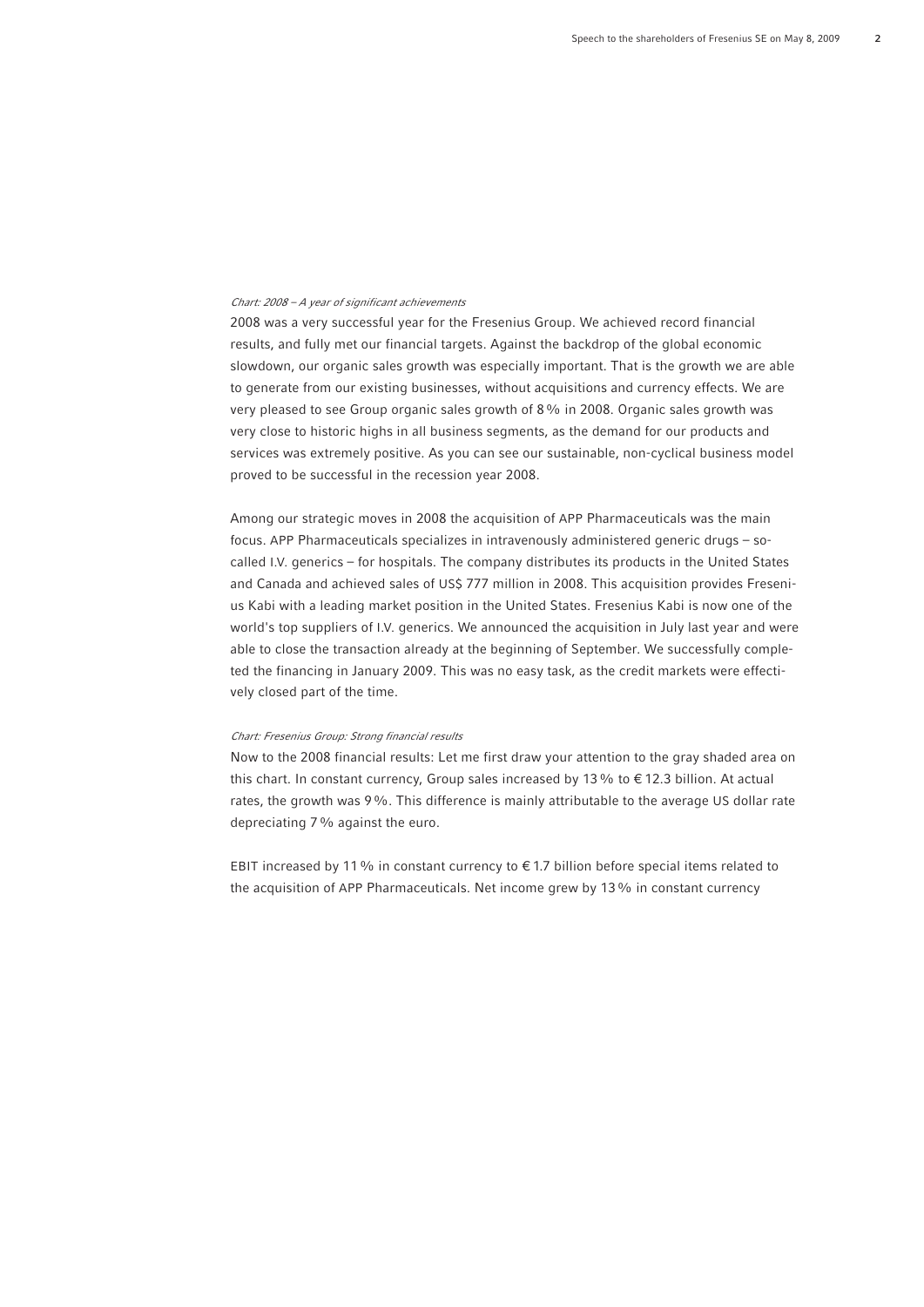to € 450 million. Including special items, net income was € 270 million. The single largest of those items was the full depreciation of in-process R&D activities. All business segments again contributed significantly to the growth in sales and earnings. As you can see on this chart, the Group 2008 financial results are part of a successfull five-year track record: the compound annual growth rate is 14% for sales and 28% for net income.

#### Chart: Fresenius SE: 16<sup>th</sup> consecutive dividend increase proposed

Dear shareholders, we are pleased to propose the  $16<sup>th</sup>$  consecutive dividend increase. We propose to increase the dividend by 6% to 70 eurocents per ordinary share and 71 eurocents per preference share. It is our intention to continue this earnings-linked dividend policy.

At this point, I would like to thank all our employees on behalf of the Management Board. Their contribution in 2008 was truly outstanding. Their enthusiasm and commitment to excellence will also be key to achieving our future goals.

In addition to the mandatory IFRS statements, Fresenius has voluntarily prepared its 2008 financial statements according to US GAAP. IFRS and US GAAP financial statements differ significantly. This is mainly due to the full depreciation of acquired in-process R&D under the US GAAP accounting rules, which applied until the end of 2008. Under IFRS this amount is capitalized and amortized over the expected life of the developed products.

With regard to the disclosures pursuant to section 289 and section 315, paragraph 4 of the German Commercial Code, please refer to the information in our Annual Report.

Dear shareholders, we are proposing today to renew the present Authorized Capital I of up to € 12.8 million and to create a new Authorized Capital II of up to € 6.4 million, as we have used the previous Authorized Capital II in the same amount of € 6.4 million for capital increa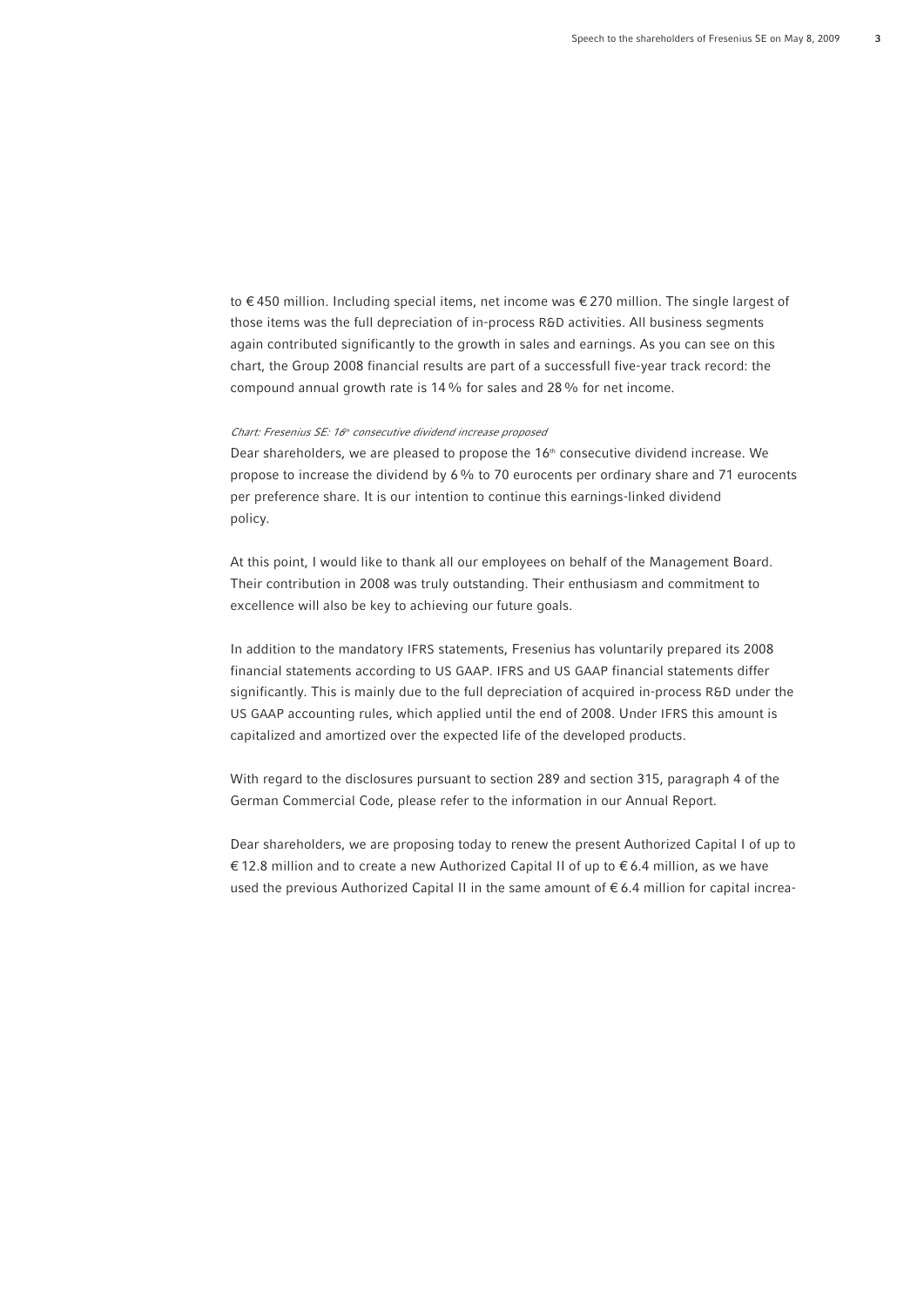ses. To remind you, the capital increase in August 2008 was to partially finance the acquisition of APP Pharmaceuticals. 2,748,057 ordinary shares and 2,748,057 preference shares were issued from Authorized Capital II without subscription rights and placed with institutional shareholders. The transaction generated gross proceeds of about € 289 million. With the newly proposed Authorized Capital II we would like to ensure that Fresenius has the necessary flexibility to strengthen its equity base when capital market conditions are favorable, and to allow the issuance of new ordinary and preference shares against contributions in kind to finance important acquisitions.

#### Chart: Fresenius share price development in 2008

Now to the Fresenius share price development. Despite the excellent financial results and our positive business outlook, the Fresenius share price was impacted by the general negative trend of the international stock markets. At the end of 2008, the Fresenius ordinary share was down 35% and the preference share down 27% from the closing prices at the end of 2007. However, both share classes outperformed the DAX, which lost 40 % over the year.

The Fresenius shares were also impacted by the turbulence on the stock markets during the first months of 2009. At the beginning of this week, the ordinary share was down 11% from its level at the end of 2008, and the preference share was down 5%. Over the same period the DAX lost 1%.

I am convinced that the Fresenius shares will continue to be an attractive investment in the future. This is supported by the good financial outlook and the successful continuation of our growth initiatives. The vast majority of analysts continue to rate the Fresenius shares as a buy.

At this point I would also like to mention that on March 23, 2009, Fresenius SE was admitted to the DAX 30. We are very pleased to join this index which comprises the 30 largest publicly traded German companies. This decision recognizes the continuous and profitable growth of our Group.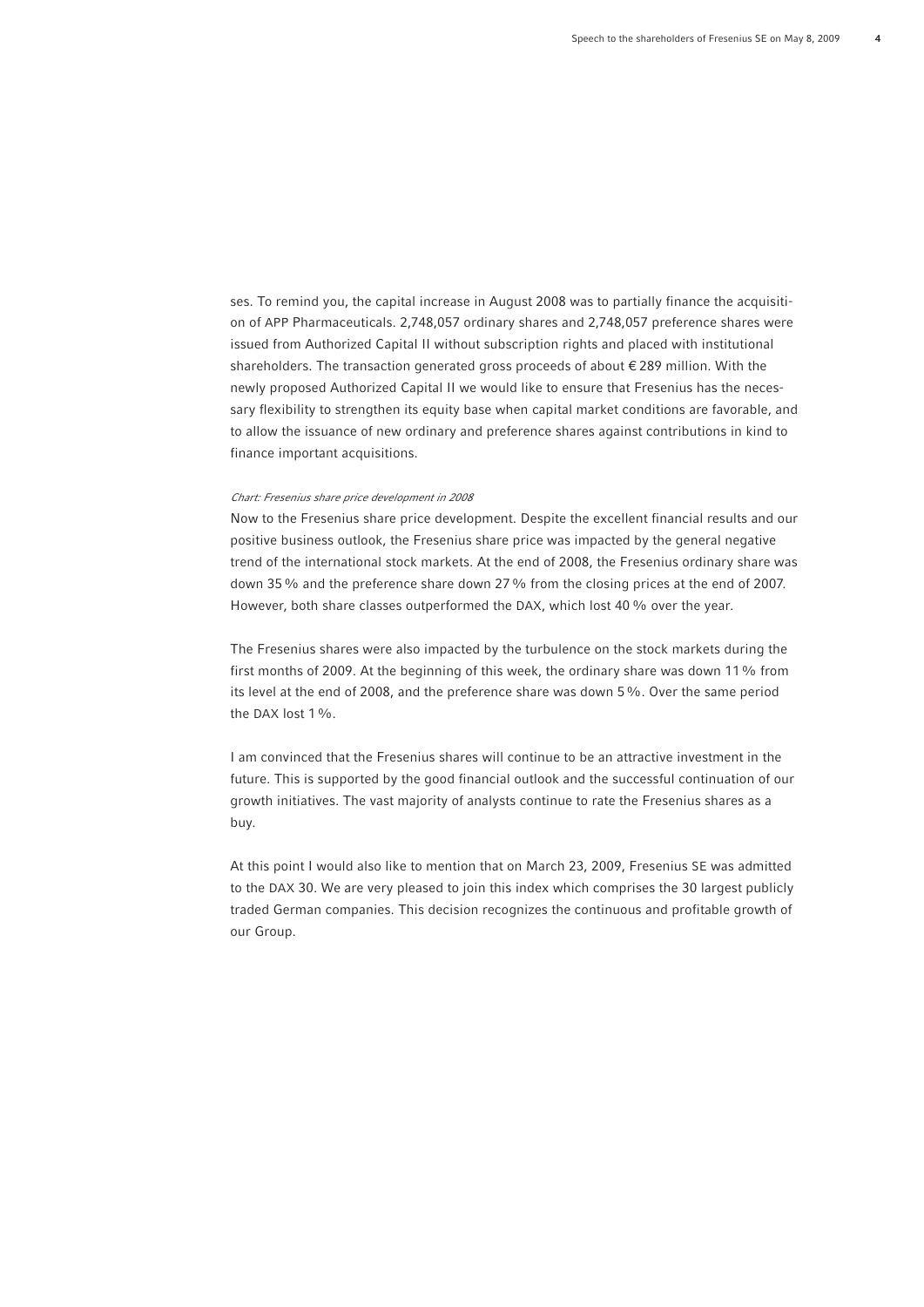# Chart: Fresenius Group: Successful start into 2009

I will now discuss the first quarter of 2009 before presenting the outlook for the full year. We had a successful start in the current year and the results are fully in line with our expectations and our outlook for the full year. Group sales were  $\epsilon$  3.4 billion, an increase of 15% in constant currency and 21% at actual rates. Organic growth was 8%. Acquisitions, especially the first-time consolidation of APP Pharmaceuticals, contributed 7% to the sales growth. Net income reached € 110 million, an increase of 10% over the same quarter last year.

All business segments are on track and well positioned to achieve their targets for 2009.

# Chart: Fresenius Medical Care: <sup>1st</sup> quarter 2009 and outlook

Fresenius Medical Care achieved sales growth of 2% to US\$ 2.6 billion in the first quarter of 2009. In constant currency, sales were up 8%. Net income increased by 7% to US\$ 198 million.

The company fully confirmed its outlook and expects to achieve revenue of more than US\$ 11.1 billion in 2009, which is more than 8% growth in constant currency. Net income is expected to be between US\$ 850 and 890 million.

#### Chart: Fresenius Kabi: 1st quarter 2009 and outlook

Fresenius Kabi had a successful start into 2009. Sales increased by 32 % to  $\epsilon$  722 million. Organic growth was 7%. EBIT was up 59% to  $\epsilon$  138 million.

I would like to draw your attention to the mid-term outlook for Fresenius Kabi, given that 2009 will be marked to a large extent by the consolidation of APP Pharmaceuticals. For the mid-term, Fresenius Kabi expects annual organic sales growth of 8 to 10%, and an EBIT margin of 19 to 21%. These figures are well above earlier forecasts. The mid-term outlook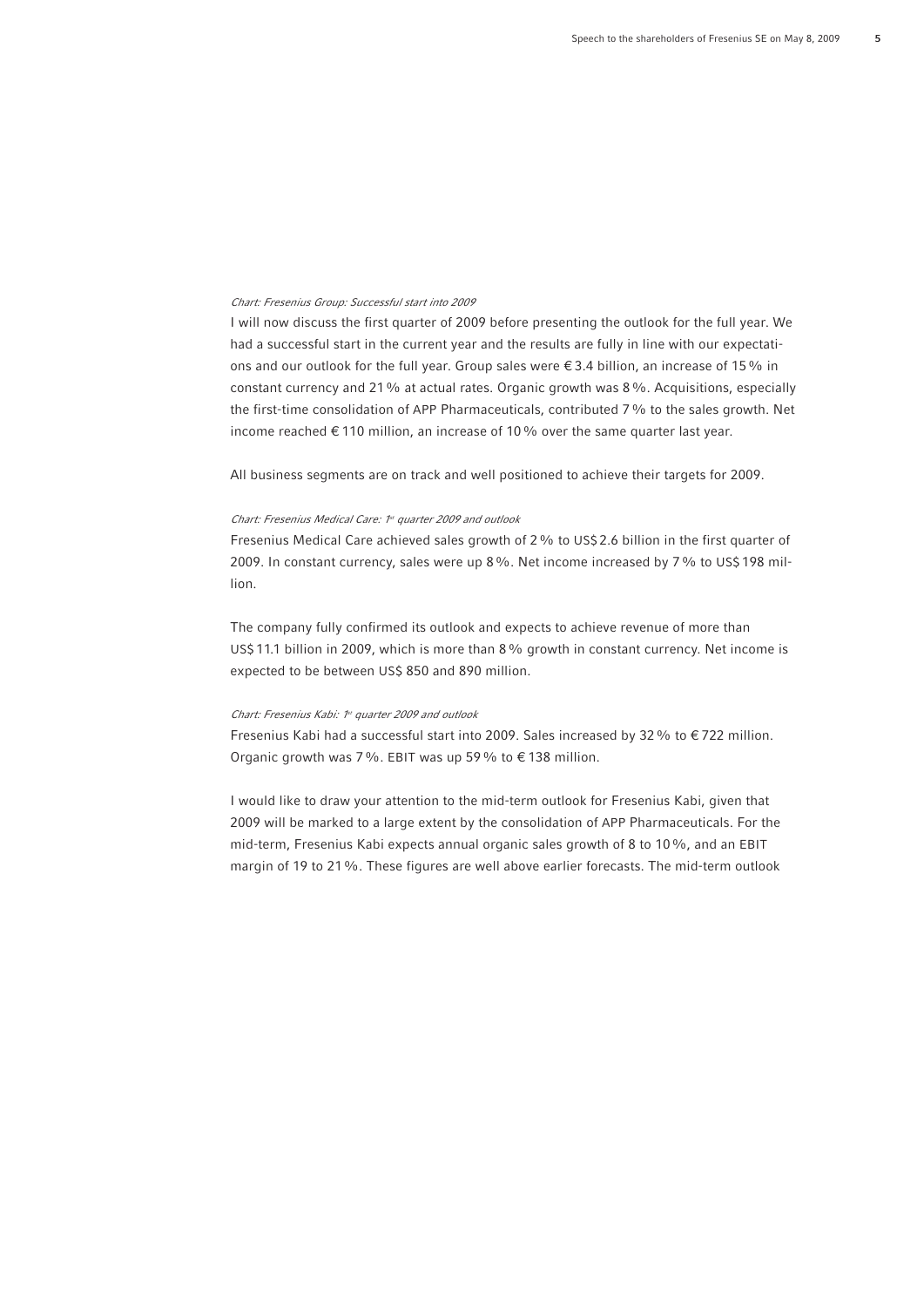we gave you two years ago was an organic sales growth of 6 to 8%, and an EBIT margin of 16 to 18%. By expanding the I.V. generics business, Fresenius Kabi is able to achieve stronger organic growth and can also generate higher margins.

#### Chart: Fresenius Helios: 1<sup>st</sup> quarter 2009 and outlook

Now to Fresenius Helios: Sales increased by 13% to € 577 million in the first quarter of 2009. The newly acquired hospitals, especially those in Mansfeld and Northeim, contributed with 8%. Organic sales growth was 5% on a like-for-like basis. EBIT increased by 16% to  $€44$  million, thanks to the excellent business operations of the established clinics.

Fresenius Helios has fully confirmed its outlook for 2009. The company expects to achieve sales of more than € 2.3 billion. EBIT is projected to increase to € 180 to 200 million, after € 175 million in 2008. I would like to point out that the Fresenius Helios sales target for 2009 already corresponds to our previous target for 2010. Due to the successful privatization activities and the excellent organic sales growth we will now achieve this goal one year earlier. We have therefore raised our sales target for 2010 to  $\epsilon$  2.5 billion.

# Chart: Fresenius Vamed: 1st quarter 2009 and outlook

Finally, Fresenius Vamed: Vamed achieved sales of  $\epsilon$  116 million in the first quarter of 2009. EBIT was € 4 million and, as expected, unchanged from the previous year.

Fresenius Vamed also fully confirms its outlook for 2009 and projects to achieve both sales and EBIT growth of 5 to 10%. We expect the positive development at Fresenius Vamed to continue in the mid-term. Sales are expected to grow at 5 to 10% per year. The EBIT margin is expected to be in the range of 5 to 6%.

Despite the present difficult economic environment we will continue to provide you with a detailed financial outlook for each of our business segments, so as to provide the best possible transparency.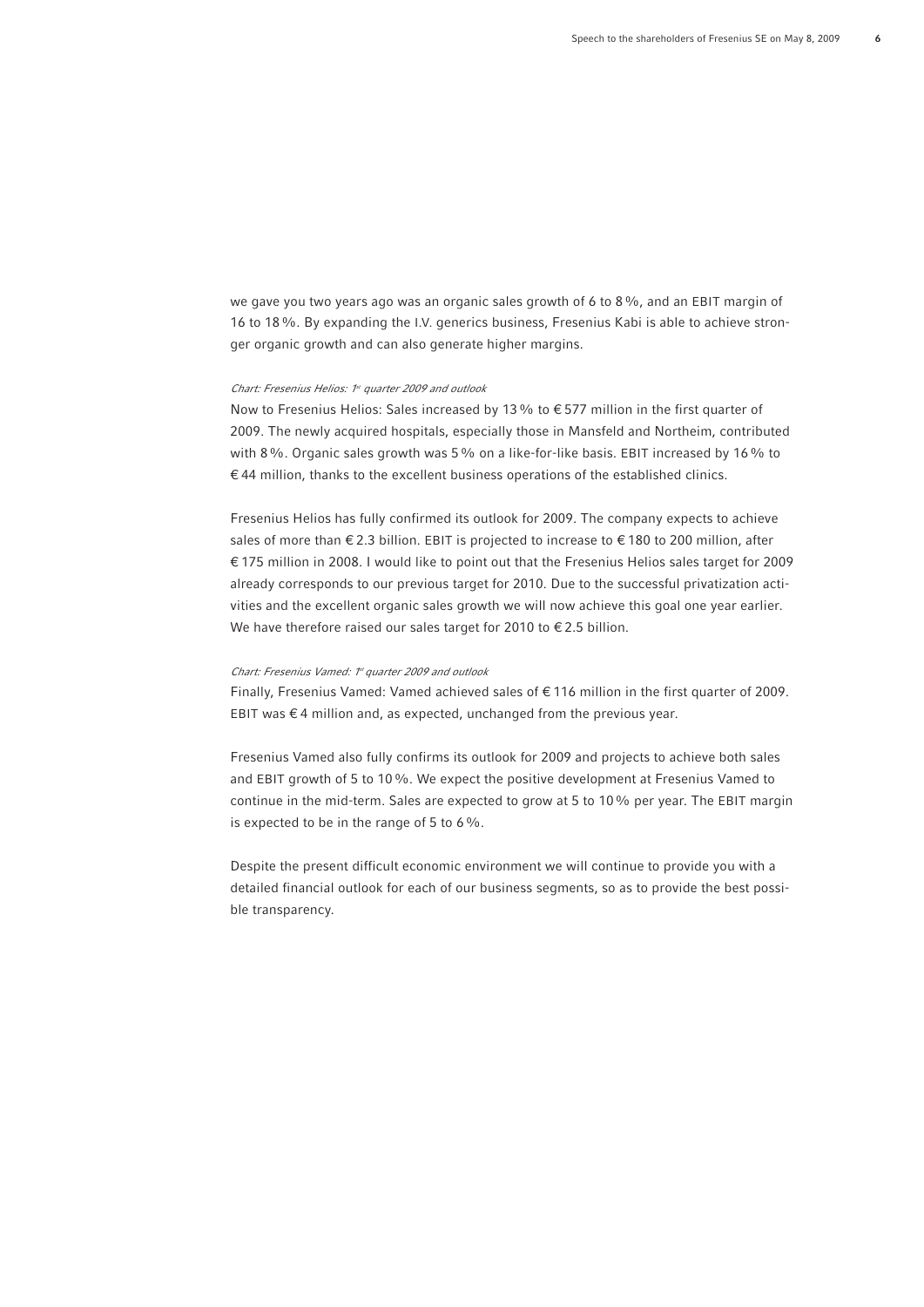## Chart: Fresenius Group: Positive outlook for 2009

Ladies and gentlemen, I believe that the expectations of our business segments add up to a very positive Group outlook for 2009. Sales are expected to grow by more than 10% in constant currency. Organic growth is projected to be in a 6 to 8% range. Net income is expected to increase by approximately 10% in constant currency. This outlook is before special items from the acquisition of APP Pharmaceuticals. These relate to the mark-to-market accounting of both the mandatory exchangeable bonds and the contingent value rights. Neither of these effects is cash-relevant or has any operating impact, so the adjusted outlook is a better indication of the Group's financial performance.

Against the backdrop of continued strong growth, capital expenditure will remain at a high level. We expect to invest € 700 to 750 million in property, plant, and equipment in 2009.

## Fresenius Biotech: Removab – First Cancer Drug Approved

At Fresenius Biotech we have reached an important milestone in 2009 with the European approval of the antibody Removab for the treatment of malignant ascites. Removab will initially be launched in Germany within the next few weeks, and subsequently introduced in other European countries. Removab is the first trifunctional antibody worldwide with a regulatory label. Trifunctional means that it binds the cancer cells directly to the body's own Tcells and the immune effector cells, resulting in improved efficacy. Removab is also the first drug worldwide with a regulatory label for the treatment of malignant ascites. This is a success we are very proud of.

#### Chart: Fresenius Group: With confidence into the future

Ladies and gentlemen, we are committed to achieving our targets in 2009. In the present difficult economic environment we will continue to manage the Company with commercial prudence. Our financing is secured for several years, and we are focusing on improving our leverage ratios again after the acquisition of APP Pharmaceuticals.